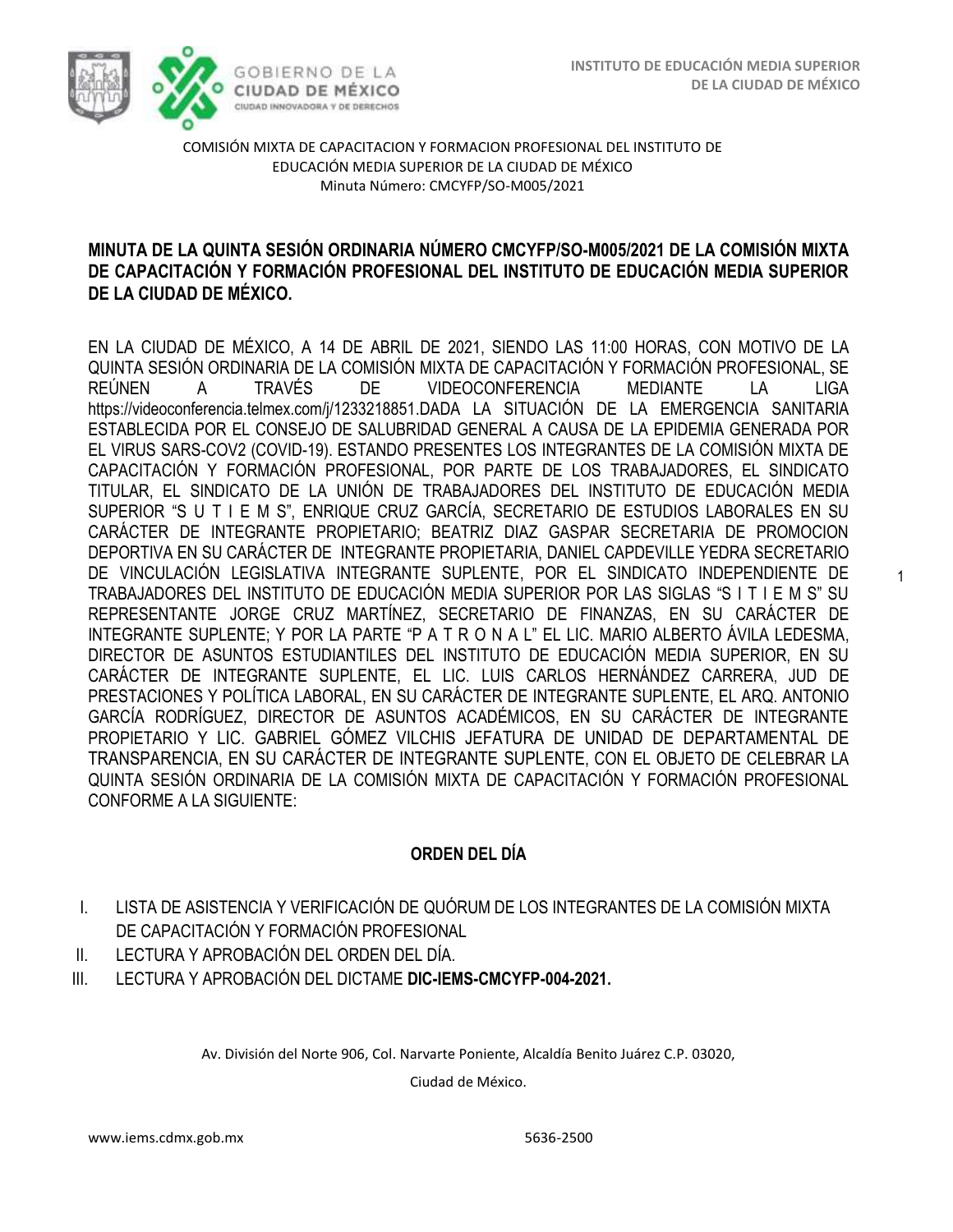

- IV. LOS SINDICATOS SOLICITAN REVISAR EL ASUNTO DE CAPACITACIÓN A PERSONAL ADMINISTRATIVO, EN RELACIÓN CON LA CONVOCATORIA DE PROMOCIÓN ACORDADA EN LA COMISIÓN MIXTA DE ADMINSIÓN Y PROMOCIÓN.
- V. SE PROPONE FECHA PARA LA CELEBRACIÓN DE LA SEXTA SESIÓN ORDINARIA DE LA COMISIÓN MIXTA DE CAPACITACIÓN Y FORMACIÓN PROFESIONAL.
- VI. ASUNTOS GENERALES.

## **M I N U T A**

**PRIMERO. -** DE ACUERDO CON LA LISTA DE ASISTENCIA DE LOS INTEGRANTES DE LA COMISIÓN, EXISTE QUÓRUM LEGAL VÁLIDO PARA LLEVAR A CABO QUINTA SESIÓN ORDINARIA DE LA COMISIÓN MIXTA DE CAPACITACIÓN Y FORMACIÓN PROFESIONAL.

**SEGUNDO. -** PREVIA LECTURA SE APRUEBA EL ORDEN DEL DÍA PROPUESTO POR LOS INTEGRANTES.

**TERCERO. –** LOS INTEGRANTES DE LA COMISIÓN MIXTA DE CAPACITACIÓN Y FORMACIÓN PROFESIONAL APRUEBAN EN TODAS Y CADA UNA DE SUS PARTES EL DICTAMEN DIC-IEMS-CMCYFP-004-2021 PARA TODOS LOS EFECTOS ADMINISTRATIVOS CORRESPONDIENTES.

**CUARTO. –** SE MENCIONA QUE YA EXISTE UN PROGRAMA DE CAPACITACIÓN ANUAL, AL QUE PUEDEN ACCEDER TODOS LOS TRABAJADORES Y QUE AUNADO A ELLO ESTA COMISIÓN CONTINUARÁ TRABAJANDO EN LA GENERACIÓN DE PROPUESTAS DE CAPACITACIÓN ACADÉMICA Y ADMINISTRATIVA PARA PROMOCIÓN.

**QUINTO. -** SE ACUERDA FECHA PARA LA CELEBRACIÓN DE LA SEXTA SESIÓN ORDINARIA DE LA COMISIÓN MIXTA DE CAPACITACIÓN Y FORMACIÓN PROFESIONAL EL 28 DE ABRIL DE 2021, A LAS 11:00 HRS. SE ENVIARÁ MEDIANTE CORREO ELECTRÓNICO LA LIGA DE LA VIDEOCONFERENCIA A LOS INTEGRANTES, PREVIO A LA SESIÓN RESPECTIVA.

**SEXTO. -** LOS ACUERDOS TOMADOS EN LA PRESENTE SESIÓN, SON VÁLIDOS Y SURTIRÁN SUS EFECTOS LEGALES Y JURÍDICOS EN TÉRMINOS DE LO DISPUESTO POR EL NUMERAL TERCERO. PÁRRAFO SÉPTIMO Y OCTAVO DEL "ACUERDO POR EL QUE SE AUTORIZA EL USO DE MEDIOS REMOTOS TECNOLÓGICOS DE COMUNICACIÓN COMO MEDIOS OFICIALES PARA CONTINUAR CON LAS SESIONES DE LOS ÓRGANOS COLEGIADOS EN LA DEPENDENCIA, ÓRGANOS DESCONCENTRADOS, ENTIDADES DE

Av. División del Norte 906, Col. Narvarte Poniente, Alcaldía Benito Juárez C.P. 03020,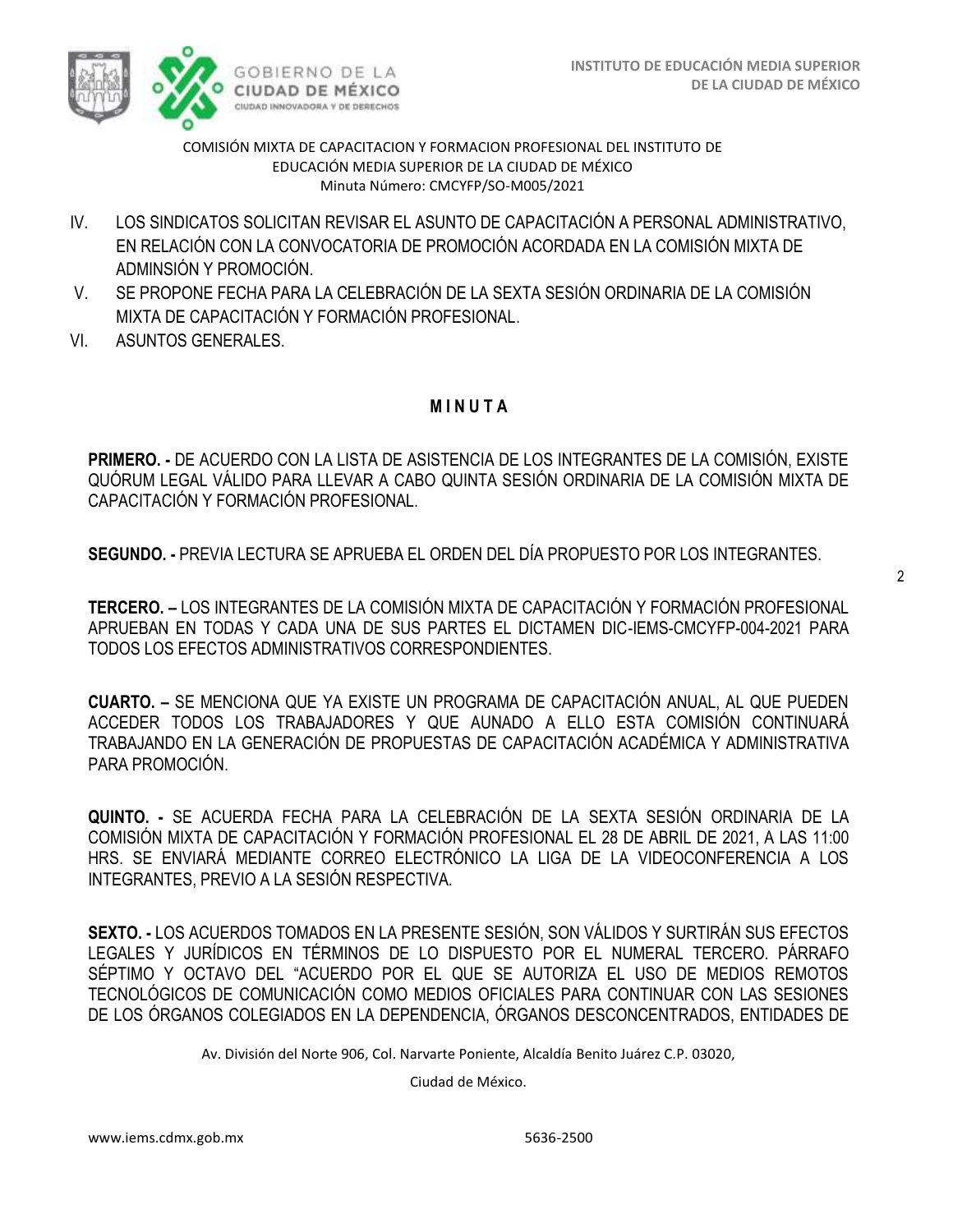

LA ADMINISTRACIÓN PÚBLICA Y ALCALDÍAS DE LA CIUDAD DE MÉXICO, CON MOTIVO DE LA EMERGENCIA SANITARIA POR CAUSAS DE FUERZA MAYOR DEL CONSEJO DE SALUD DE LA CIUDAD DE MÉXICO", PUBLICADO EN LA GACETA OFICIAL DE LA CIUDAD DE MÉXICO EL 06 DE ABRIL DE 2020.

**SEXTO. -** AGOTADOS EN SU TOTALIDAD LOS ASUNTOS DEL ORDEN DEL DÍA, LOS INTEGRANTES DE LA COMISIÓN EXPRESARON SU CONSENTIMIENTO SIN MEDIAR ALGÚN VICIO DE LA VOLUNTAD, RESPECTO DE LA MINUTA EMITIDA. LA QUE SURTIRÁ EFECTOS LEGALES A PARTIR DE SU PUBLICACIÓN EN LA PÁGINA OFICIAL DEL INSTITUTO DE CONFORMIDAD CON EL NUMERAL SÉPTIMO DE LA PRESENTE MINUTA, Y LAS FIRMAS AUTÓGRAFAS DE LOS QUE EN EL INTERVINIERON SE ASENTARÁN UNA VEZ TERMINADA LA EMERGENCIA SANITARIA.

**ESTE DOCUMENTO SE FIRMA SIENDO LAS 12:36 HORAS DEL 14 DE ABRIL DE 2021--------------------------------- -----------------------------------------------------------------------------------------------------------------------------------------------------------**

Av. División del Norte 906, Col. Narvarte Poniente, Alcaldía Benito Juárez C.P. 03020, Ciudad de México.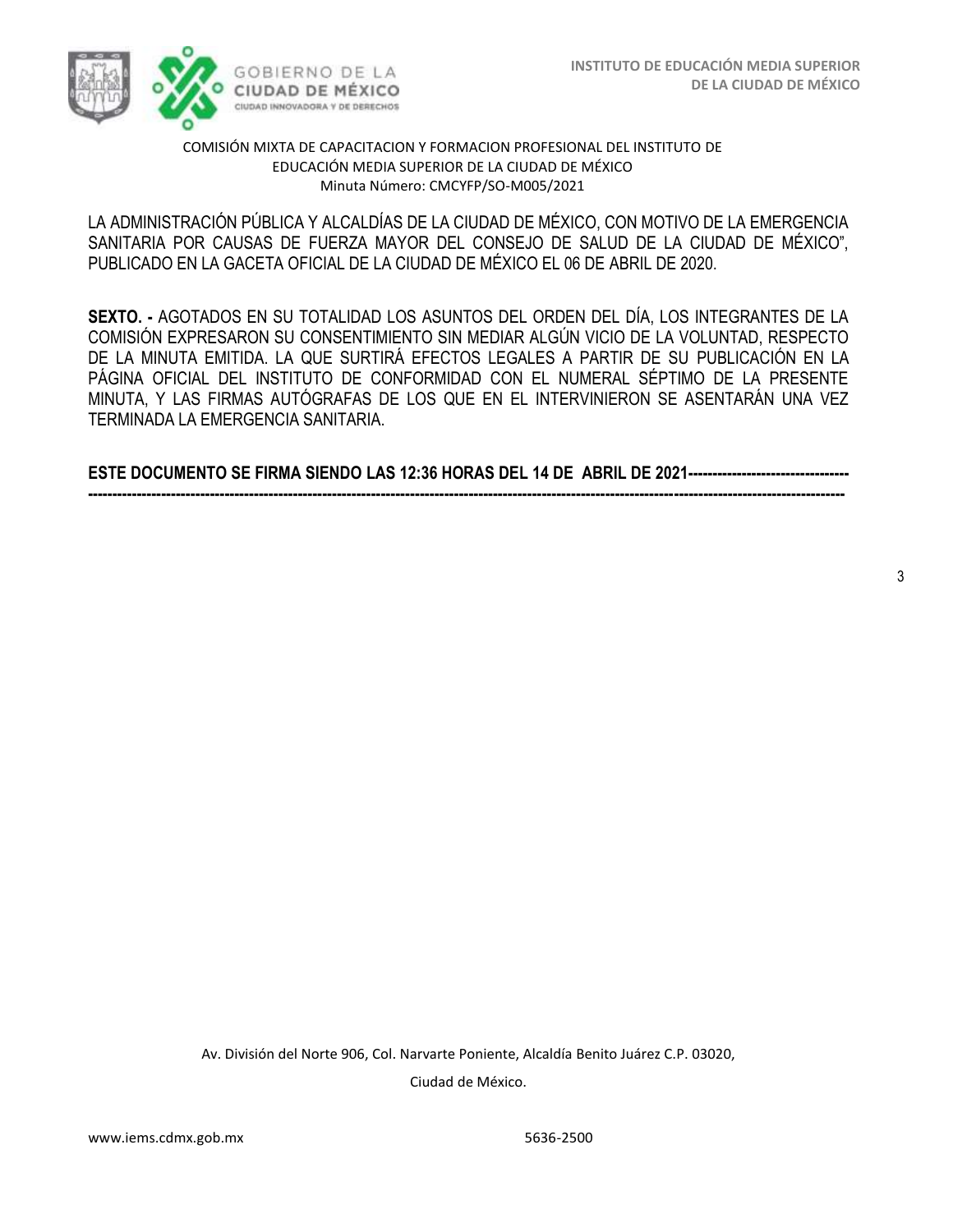

# **FIRMAN LAS PARTES**

# **POR PARTE DE LOS TRABAJADORES DEL IEMS**

### **DANIEL CAPDEVILLE YEDRA**

INTEGRANTE SUPLENTE SECRETARIO DE VINCULACIÓN LEGISLATIVA DEL SINDICATO DE LA UNIÓN DE TRABAJADORES DEL INSTITUTO DE EDUCACIÓN MEDIA SUPERIOR (SUTIEMS)

INTEGRANTE SUPLENTE SECRETARIA DE FINANZAS DEL SINDICATO INDEPENDIENTE DE TRABAJADORES DEL INSTITUTO DE EDUCACIÓN MEDIA SUPERIOR (SITIEMS)

**JORGE CRUZ MARTINEZ**

**BEATRIZ DÍAZ GASPAR ENRIQUE CRUZ GARCÍA** 

INTEGRANTE PROPIETARIA SECRETARIA DE PROMOCIÓN DEPORTIVA DEL SINDICATO DE LA UNIÓN DE TRABAJADORES DEL INSTITUTO DE EDUCACIÓN MEDIA SUPERIOR (SUTIEMS)

INTEGRANTE PROPIETARIO SECRETARIO DE ESTUDIOS LABORALES DEL SINDICATO DE LA UNIÓN DE TRABAJADORES DEL INSTITUTO DE EDUCACIÓN MEDIA SUPERIOR (SUTIEMS)

Av. División del Norte 906, Col. Narvarte Poniente, Alcaldía Benito Juárez C.P. 03020,